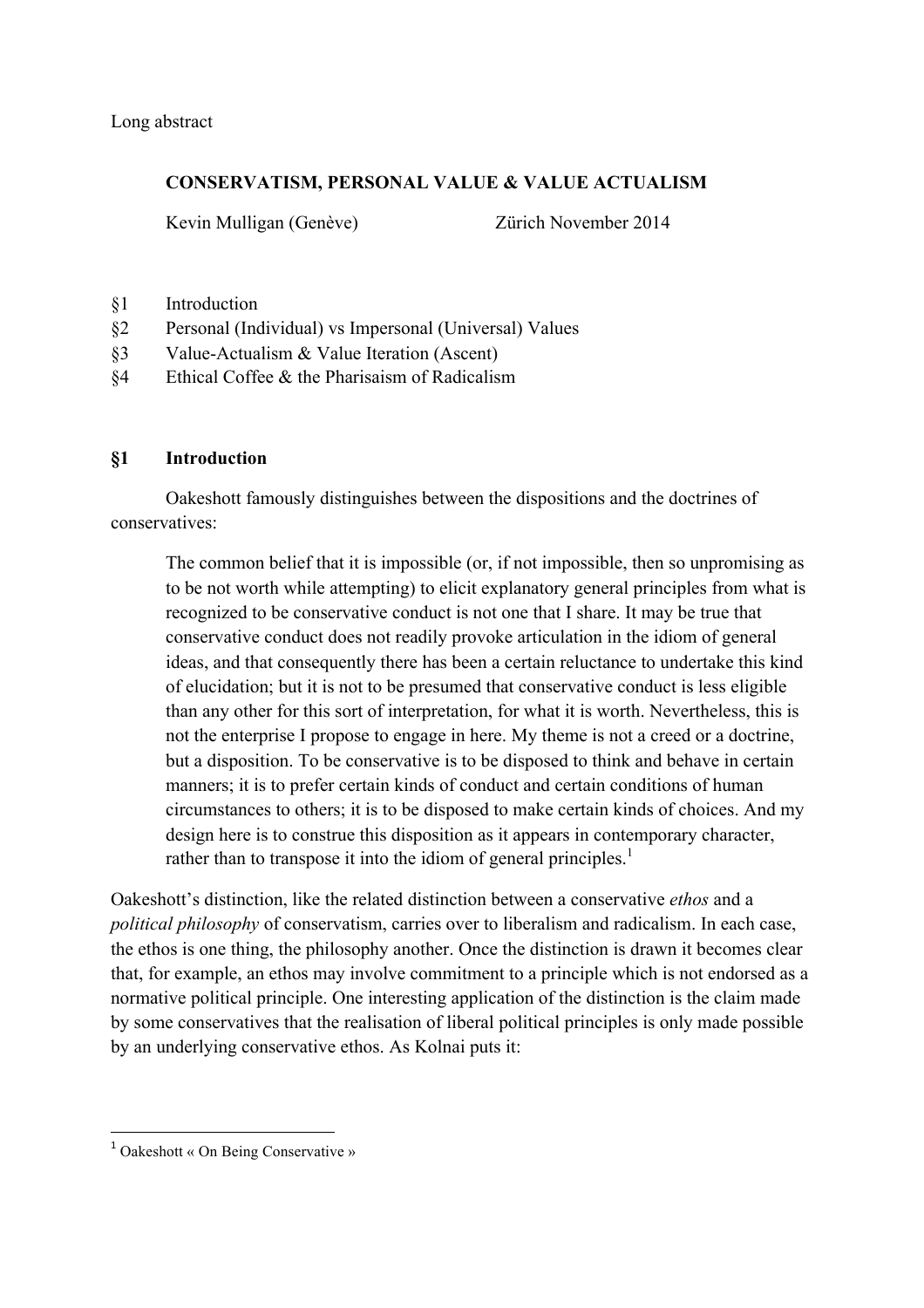The liberal conception of society…cannot support and protect liberty except in a precarious and self-contradictory fashion, relying on Conservative values unofficially tolerated yet continually harassed and eaten away…by the "law of evolution" of liberal democratic society…2

Another application of the distinction is the depressing claim, advanced by some conservatives, that the realisation of a high degree of political freedom or liberty requires a corresponding absence of inner freedom (*geistige Freiheit*, *liberté intérieure*), an indifference or blindness to epistemic values<sup>3</sup>: liberty requires narrow-mindedness (*Borniertheit*) and conformism. England (in its heyday) is the favourite example<sup>4</sup>. Is Switzerland (in its heyday) another ?

In what follows I examine two claims which are, I think, essential to conservative political philosophy and to the conservative ethos, and a claim which I think ought perhaps to be a part of conservative political philosophy but is not a part of the traditional conservative ethos or indeed of any political philosophy. In all three claims the category of values is central.

Conservatism, liberalism and radicalism have often been characterised in terms of value preferences and views about certain values. Conservatives, it is often said, attach great value to tradition and orderly freedom under the law. They prefer this to the ideal of equality or social justice. Indeed, like many liberals, they may well think that the very idea of social justice is a conceptual absurdity and adherence to it a sign of foolishness. Radicals attach great importance to the disvalues of « oppression » and inequality and to a variety of political utopias in which such disvalues are not exemplified. Liberals accord great importance to individual, negative freedom and the greatest possible freedom to realise one's desires and projects. And so on.

My aim in what follows is to give a partial characterisation of conservatism, liberalism and radicalism which cuts a little deeper than characterisations of these kinds, a characterisation in terms of the philosophy of values, goods, rights, and norms. The main philosophical distinctions employed in what follows are

Personal or individual vs impersonal or universal values

Value-actualism vs Value-possibilism

Moral and ethical values vs values which are neither

I presuppose no particular view about values and norms other than the falsity of nihilism about values and norms and, here and there, the falsity of extreme subjectivism about values.

 $<sup>2</sup>$  Kolnai 1949</sup>

<sup>&</sup>lt;sup>3</sup> Cf. Mulligan 2013.

 $4$  Cf Scheler 1916.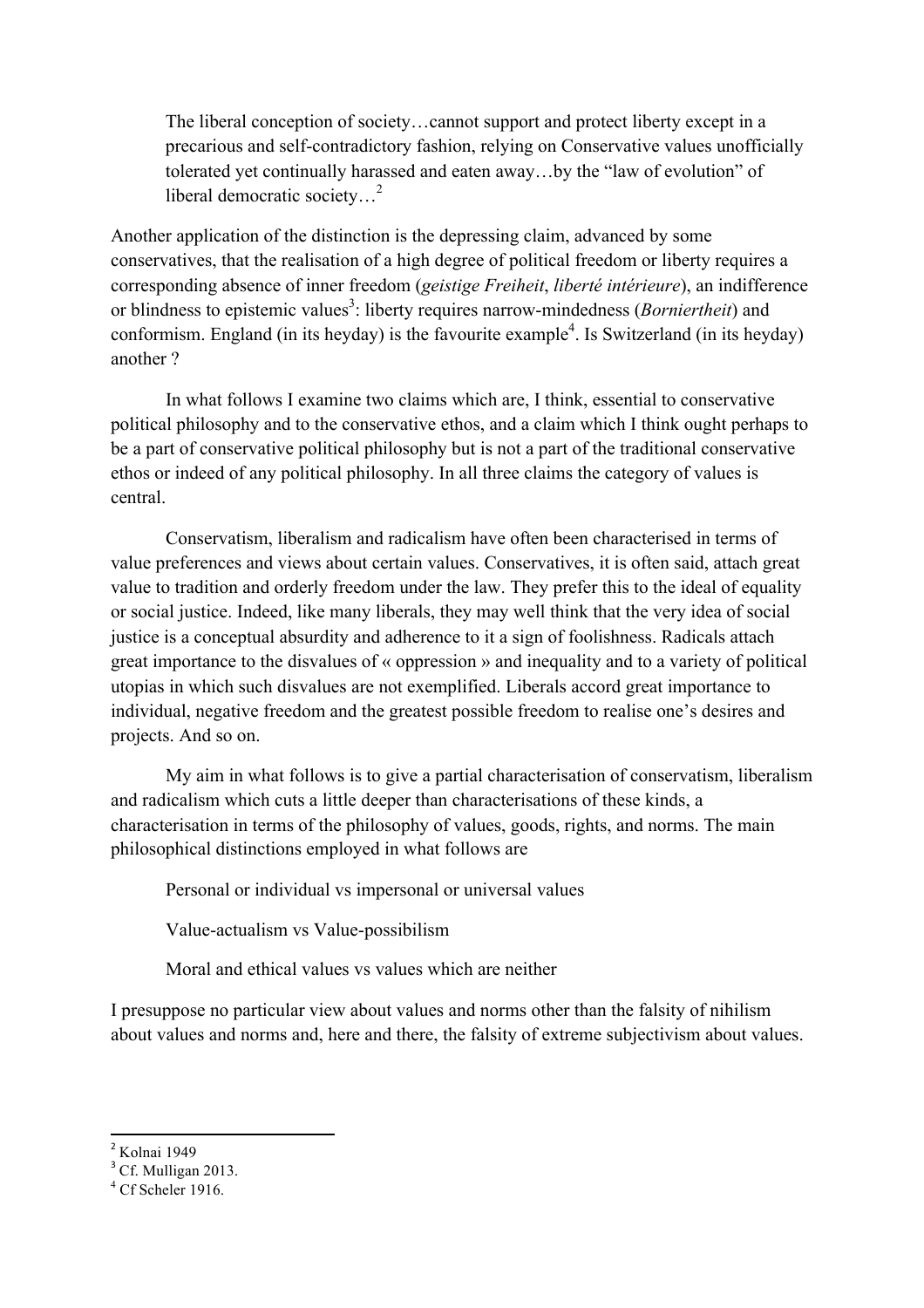## **§2 Personal (Individual) vs Impersonal (Universal) Values**

Fabio Molina, President of *Swiss Socialist Youth*, wants to replace the Swiss flag by the flag of peace on August 1 (*Tribune de Genève*, August 4, 2014)

A crucial part of any conservative political philosophy is surely a a claim that goes something like this :

(PV1)The conservative's state (nation-state, empire, state-nation….) is intrinsically valuable for her

The distinction between what is valuable for someone and what is valuable *tout court* is the axiological counterpart of an older and in some ways more familiar deontic distinction, between particular and universal duties or obligations, a distinction taken seriously by such otherwise unlikely bed-fellows as Schleiermacher, Simmel and Winch. Toni Rønnow-Rasmussen in his recent *Personal Value* has recently set out a buck-passing version of personal value – of such facts as that a poem written by his oldest daughter and remnants of a bookshelf made for him by his father have great value for  $\text{him}^5$ .

If the distinction between value for (the value of the beloved for the lover) and impersonal values (justice) is a stable one, then even a liberal may take his state to be intrinsically valuable for him. But he does not put this forward as a part of his liberal philosophy. If he employs the language of value at all, he will say that the state is extrinsically valuable for the citizen (cf. von Mises 1927).

Conservative political philosophy understands « state » in (PV1) in a way which is politically and philosophically unpalatable for the liberal:

(PV2)The conservative's state (nation-state, empire, state-nation….) is intrinsically valuable for her and she takes her state to be something which cannot be fully characterised in individualist terms

The conservative's state is characterised in a way which looks overblown from the point of view of other political philosophies. Conservative characterisations of the state run from the view that it is a legal person, a useful fiction, to the views of the German Romantics and the view that is a person, not an individual person but a collective or corporate person. (A limit case is provided by the charming tendency of English conservatives and English political theorists to avoid the term « state » altogether, except when referring to what goes on in Europe). But for a liberal such as von Mises,

The state is neither warm nor cold [Nietzsche's « the coldest of all cold monsters »], for *it is an abstract concept, in the name of which* living men – the organs of the state  $-$  act..<sup>6</sup>

<sup>5</sup> Rønnow-Rasmussen 2011 ; on this, see Mulligan 2014, Massin 2015.

 $6$  Emphasis mine – KM. "Man kommt freilich der Wahrheit auch nicht näher, wenn man, durch diese und ähnliche Lehren gereizt, mit Nietzsche den Staat das kälteste aller kalten Ungeheuer nennt. Der Staat ist weder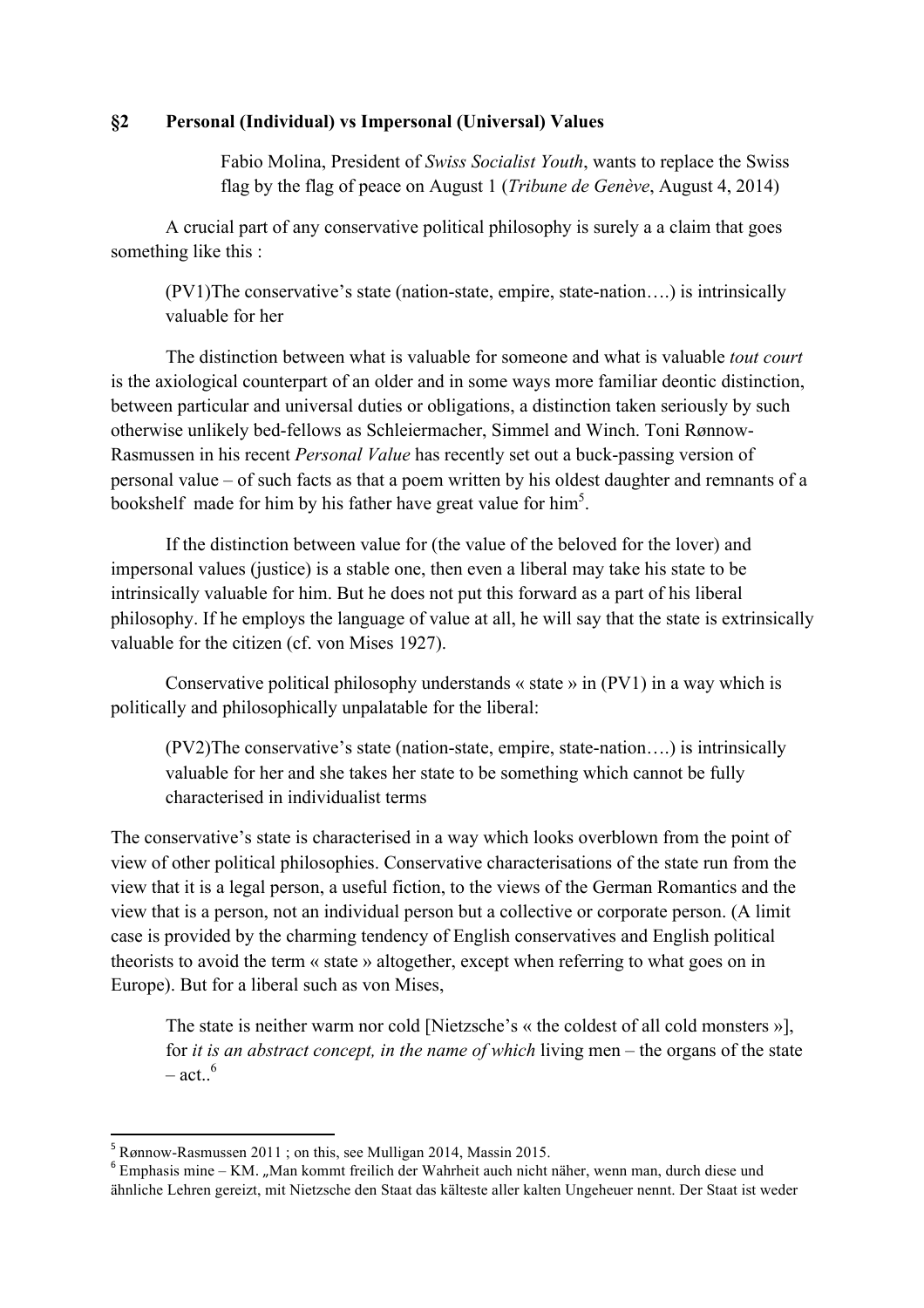Similarly, according to the only available political philosophies of the Belgian Empire, the EU is a "postmodern state"<sup>7</sup>, where "postmodern" functions as a modifier rather than a determiner, like  $\alpha$ , ex » in « ex-King ». It is not exactly a state because it is ironic and pragmatic, a « space » in which « governance » takes place. It is not cold but cool.

The conservative's state, on the other hand, is indeed warm. His attachments, real or professed, to the state, its symbols, representatives and structures require him to see the state as a collective person. Persons are, after all, by far the most important category of what is valuable for persons and a person's strongest and deepest attachments are to what is or seems to be valuable for her. If the conservative's understanding of his state as a collective person, as expounded, for example, by Scruton or Scheler $\delta$ , is mistaken, then his attachments are incorrect, indeed irrational. Examples of what von Mises calls « the divinisation and adoration of the state » (*Staatsvergottung, Staatsanbetung*). (Many but not all of these attachments are incorporated into conservative political philosophy – flags, memorials, military service, treason... $)^9$ .

The category of collective persons, except on very anaemic understandings thereof, is unacceptable to any individualist. But some versions are more unacceptable than others. Suppose you think that every person is or has a self and that a self is the bearer of mental acts and states. If you also think that there are collective persons, you are committed to a view the individualist rightly takes to be crazy. Suppose you think that claims of the form « there are (no) selves » are conceptual absurdities (since « self » is not a noun) and that persons are unities of mental acts and states. Then, if you believe in collective persons, you believe that there are unities of mental acts and states made up of other unities of mental acts and states. This, it seems to me, is less crazy than the previous view. A non-metaphysical worry the individualist, in particular the liberal, has with the distinction between individual and collective persons is that the former can easily come to be seen as nothing more than members of collective persons. But suppose we say that to every individual person there belongs both an intimate person and a social person, that a state is a collective and wholly social person and that a state, like positive law, may deal only with individual, social persons, and never with the intimate, individual person and her conscience, the sphere of what was called above innner freedom. Then we have a view of the relations between individuals and the state which does justice to a number of liberal and conservative concerns (although it remains metaphysically unacceptable to the liberal individualist)<sup>10</sup>. To Burke's concern that government should limit its influence « to everything that is truly and properly public » and to Lord Acton's principle that « All freedom consists *in radice* in the preservation of an inner sphere exempt from State power ». Burke's requirement implies that the state should have no influence on the realisations of either aesthetic or epistemic value nor on the realisations of

<u> 1989 - Andrea Santa Andrea Andrea Andrea Andrea Andrea Andrea Andrea Andrea Andrea Andrea Andrea Andrea Andr</u>

kalt noch warm, denn er ist ein abstrakter Begriff, in dessen Namen lebendige Menschen - die Organe des Staates, die Regierung - handeln...." (von Mises 1927 51).<br><sup>7</sup> Cf. Cooper 2000.<br><sup>8</sup> See Scheler 1966, Scruton XXXX.

<sup>&</sup>lt;sup>9</sup> See Pierre Manent's claim that the abolition of the death-penalty is due above all to declining belief in the state. <sup>10</sup> Elements of this view, as expounded in this paragraph, are to be found at many places in the broad church of personalist political and social philosophy. Thus the distinction between intimate and social persons seems to go back to William James' account of social selves. The most careful presentation is to be found in Scheler 1966.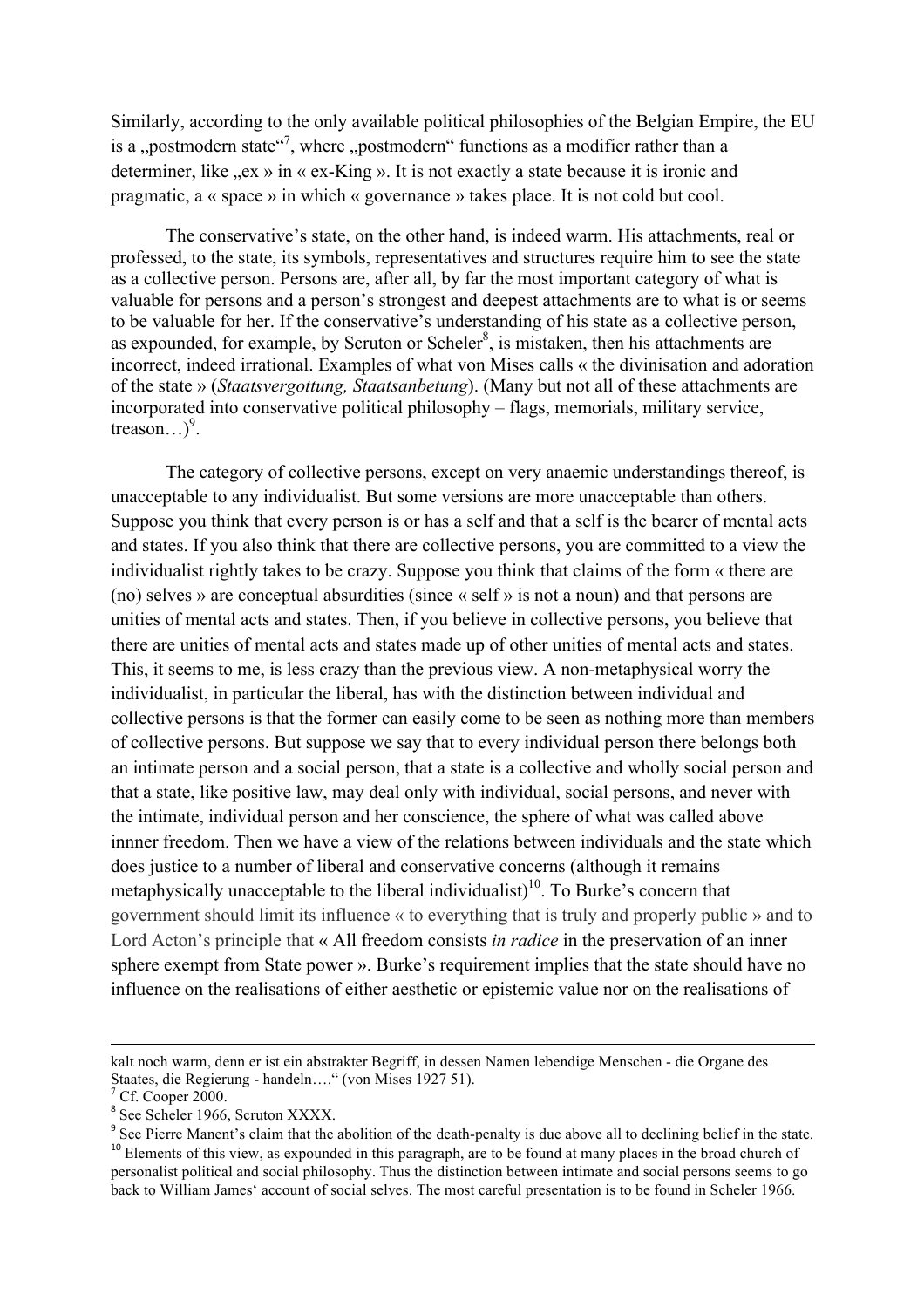their consecutive values – no cultural politics, no *Kulturpolitik*, no *état culturel*<sup>11</sup>, no state universities – quite independently of any arguments to the effect that the market does these things better than the state.

But the conservative's state is not merely a higher-order person. It also comprehends numerous lower-order unities, platoons little and large, families, tribes, clans, communities, associations of many different types. And a consistent conservative must, I suggest, see these too as collective persons. Thus we have

(PV3)The conservative's state (nation-state, empire, state-nation….) is intrinsically valuable for her as are its constitutive unities. She takes her state and its constitutive unities to be something which cannot be fully characterised in individualist terms

The "intermediate associations" celebrated first of all by de Tocqueville and more recently by Oakeshott (neither de Tocqueville nor Oakeshott think of such associations as collective persons) and Nisbet are assigned great importance in some but not all liberal philosophies and in many conservative philosophies $^{12}$ .

One reason for thinking that (PV3) is part of normative conservative philosophy is that it immediately entails many of the familiar features of conservatism. Belief in collective persons allows one to make sense of conservative traditionalism (the counterpart of radical or leftist utopianism), of the partnership between past, present and future generations Tom Paine and his successors find so incomprehensible, of place or home à la Heidegger or Scruton (« *we* have lived here for... »), of the rôles of appeals to language, culture, race, blood, kith, kin, the nearest and dearest etc. etc. in conservative politics, and – as already noted – of the attachments and sentiments of conservatives both at the level of the conservative ethos and at the level of political philosophy.

Finally, is it not the perception that conservatives are committed to something like (PV3) together with *either* a rejection of appeals to particular personal values in the political sphere *or* a rejection of the very idea of personal values which lies behind the most frequently voiced radical reproach – that conservatives are evil, egoistic, people who feather their nests and those of their own, jingoistic, chauvinistic, nationalistic, or otherwise morally dubious ? "The modern conservative », says G. K. Galbraith, « is engaged in one of man's oldest exercises in moral philosophy; that is, the search for a superior moral justification for selfishness."<sup>13</sup>

If one thinks that the distinction between personal and impersonal values corresponds to a real difference and that the two categories are not empty, then one may well think, with

<sup>&</sup>lt;sup>11</sup> Cf. Fumaroli 1991.

<sup>&</sup>lt;sup>12</sup> See de Tocqueville, Oakeshott, Nisbet (« the sole object of the conservative tradition » is « the protection of the social order and its constitutive groups from the enveloping bureaucracy of the national state » Nisbet *Prejudices* 59), Rahé, Scruton, Scheler. - The things that are intrinsically valuable for the conservative include the existence of the other individuals he refers to as "we" for whom these things are also intrinsically valuable. His intrinsic personal values are *shared* values.

 $13$  Galbraith XXXX. For more in the same vein, see Robin 2011.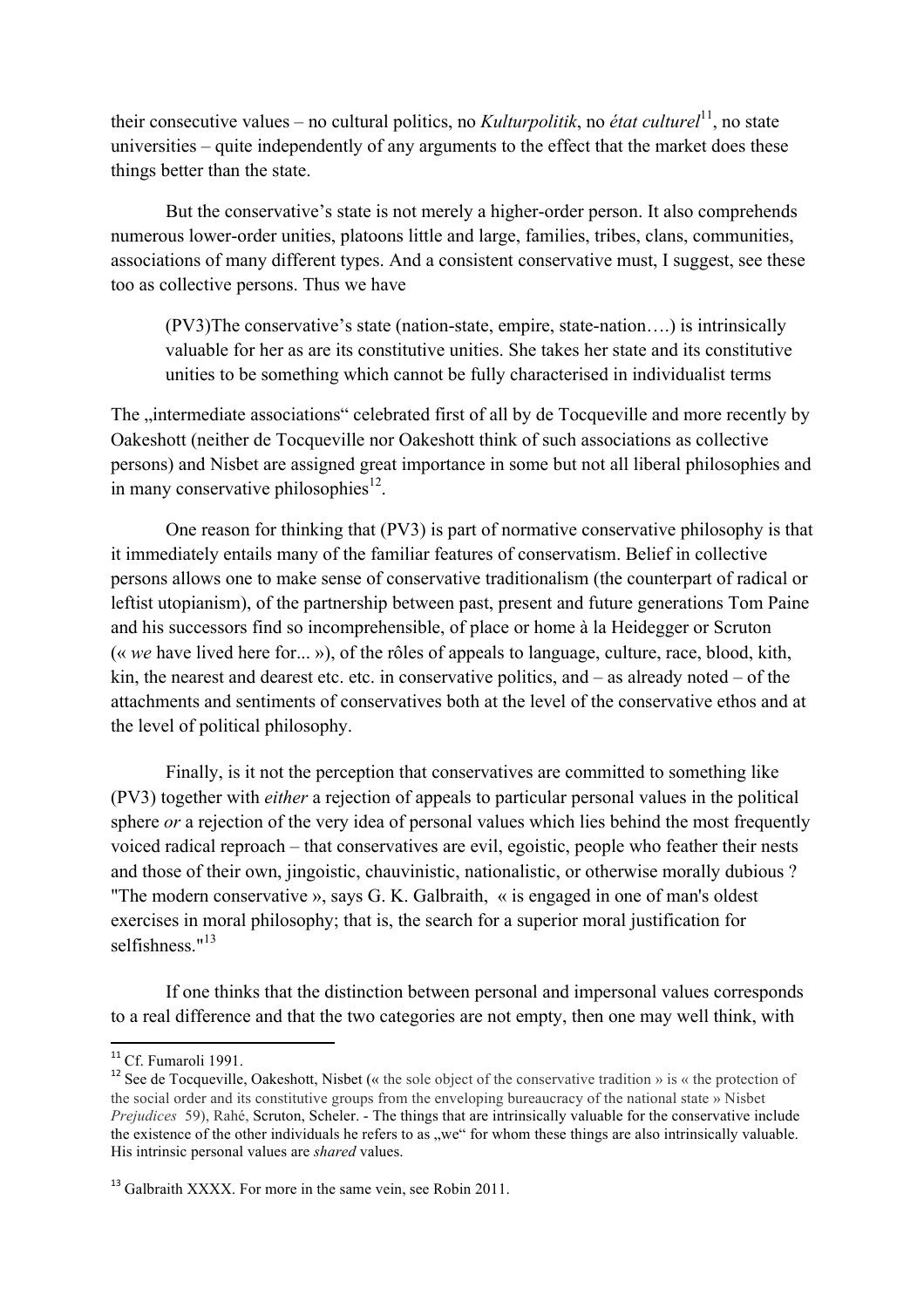Max Scheler, perhaps the first philosopher of personal value, that the "right relation between value-universalism and value-individualism" is that the recognition and realisation of universal values is a minimum which must be satisfied before the recognition and realisation of individual values<sup>14</sup>. The point parallels a claim about duties made by Malebranche, following a long tradition: "One must always dispense justice before exercising charity"<sup>15</sup>.

# **§3 Value-Actualism & Value Iteration**

*Conservative*, n. A statesman who is enamored of existing evils, as distinguished from the Liberal, who wishes to replace them with others (Ambrose Bierce, *Devil's Dictionary*)

"A radical? She's a female Jacobin—she's a nihilist. Whatever *is*, is wrong. . . . She [Olive Chancellor] would reform the solar system if she could get hold of it." (H. James, *The Bostonians*)

In a stimulating paper<sup>16</sup>, Gerry Cohen explores and defends a principle about valuing or valuation ("particular valuing") to which he thinks conservatives are rightly attached

a person values something as the particular valuable thing that it is, and not merely for the value that resides in it,

even though the particular indeed gets its value from a universal value, our valuing of it, the particular, is not merely a valuing of the universal value that it has.

He gives the following argument:

1. A thing that has intrinsic value is worthy of being revered or cherished.

2. We do not regard something as being worthy of being revered or cherish if we have no reason to regret its destruction, as such.

3. If we care only about their value, we never have reason to regret the destruction of valuable things, as such.

∴

4. We are right to be biased in favour of existing embodiments of value.

At many points in his paper he approaches or touches on various principles in the philosophy of values and valuing without ever quite endorsing these principles. One such principle is Value Iteration (Value Ascent) :

<sup>&</sup>lt;sup>14</sup> Scheler 1966 484.

<sup>&</sup>lt;sup>15</sup> Malebranche, *Morale*, II, 7.<br><sup>16</sup> Thanks to Emma Tieffenbach who kindly put me onto it.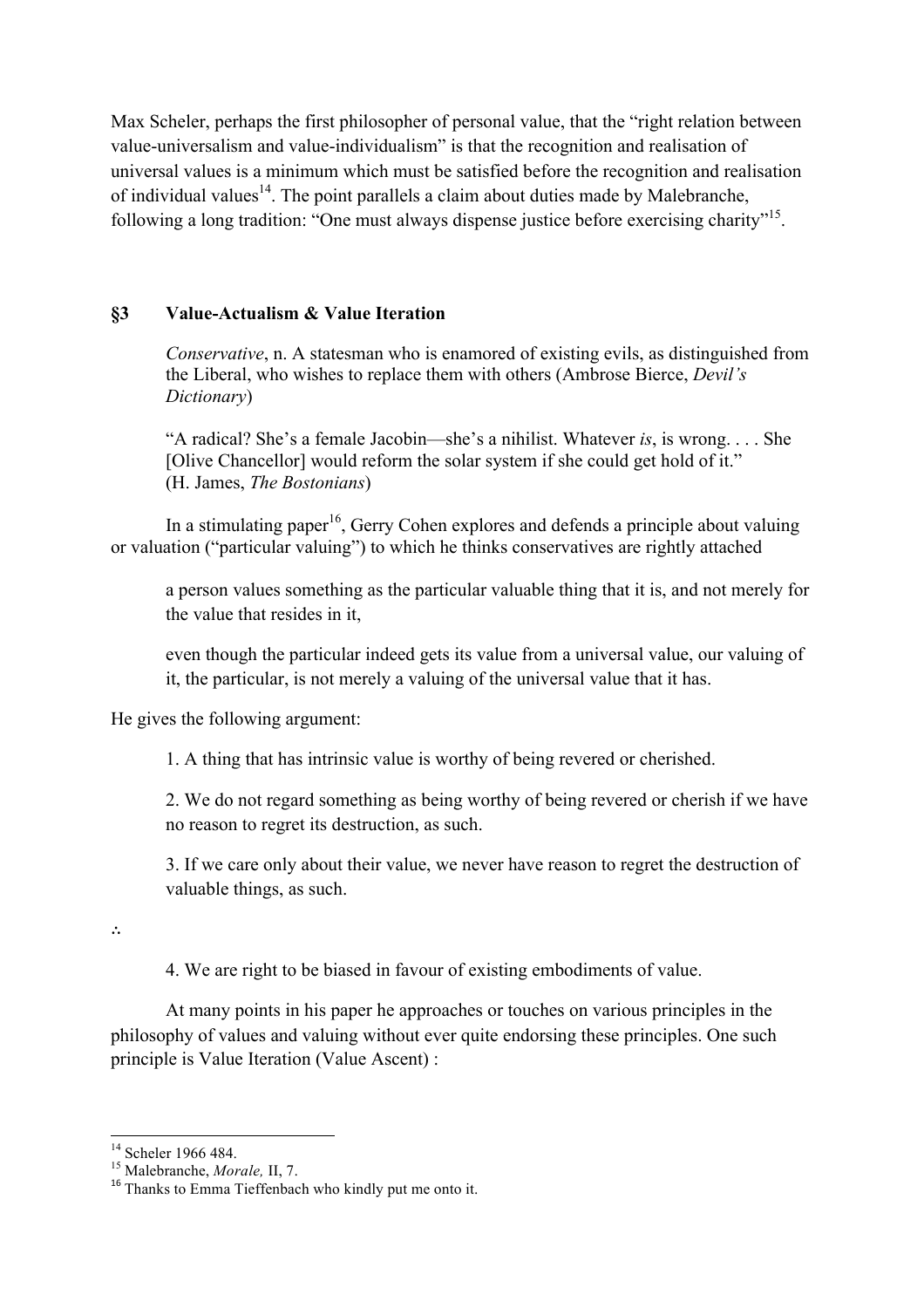If All Souls is wonderful, then it is good that All Souls is wonderful If Maria's face is pretty, then it is good that Maria's face is pretty

If it is just that  $p$ , then it is good that it is just that  $p$ (just situations are a good thing) If it is unjust that  $p$ , then it is bad that it is unjust that  $p$ (unjust situations are a bad thing)

Another such principle is Value Actualism

<u> 1989 - Johann Stein, fransk politiker (d. 1989)</u>

If it is good/bad/unjust/disgraceful/shameful….that *p*, then *p* 17

Value Actualism does not hold for all types of value. It clearly does not hold in the case of comparative value:

It is better that *p* than that not- $p$ <sup>18</sup>

Value iteration tells us that the exemplification of positive value by a particular or situation is itself positively valuable. Value actualism tells us that (at least in the case of monadic value) only the actual is valuable. And these claims about value have consequences for valuing, for the relation between emotions and sentiments, on the one hand, and values and their bearers on the other hand. We do not merely value objects or situations in virtue of the values they exemplify or seem to exemplify. We also value the exemplification of value by objects and situations in virtue of the value of such exemplification. Cohen valued All Souls because it is wonderful and he valued the fact that it is wonderful in virtue of the positive value of this fact, a fact which entails the existence of All Souls. It is the positive value of this fact which gave him a reason to regret the destruction (or substantial modification) of All Souls. Emotions and sentiments are, by and large, prejudiced in favour of present and past actuality<sup>19</sup>. There are exceptions – most obviously, hope, fear and jealousy. But attachments, hatreds, loves, admiration, respect, as well as Cohen's three examples, regret, reverence and cherishing and, to a lesser extent, sadness and joy, all seem to be skewed in favour of the actual. This is even true of some types of preference, for example, object-preferences such as preferring claret to Burgundy, Robert Musil to Thomas Mann or Venice to Florence.

<sup>&</sup>lt;sup>17</sup> Cf. Halldén 1956. « It is good/shameful that » is factive. Value actualism is denied by Oddie, Scheler 1966. <sup>18</sup> Some philosophers reject the principles of value iteration mentioned, eg, if something is good, then it is good that it exists, in favour of : if something is good, then its existence is better than its non-existence. (Cf. The conservative principle: It is politically better to eliminate existing evils than to bring into being non-existent goods). But I ignore this in what follows (only because it requires complicated formulations). Note also that, according to Broome and others, for it to be good that *p* is just for it to be the case that it is better that *p* than that non-*p*. – A possible objection to value actualism : if you buy a lottery ticket, do you not buy more than the actual ticket, namely the possibility of winning the jackpot ? Cf. Meinong, Oddie.

<sup>&</sup>lt;sup>19</sup> Adam Morton, in his recent book, argues for a view of the emotions which is incompatible with this claim.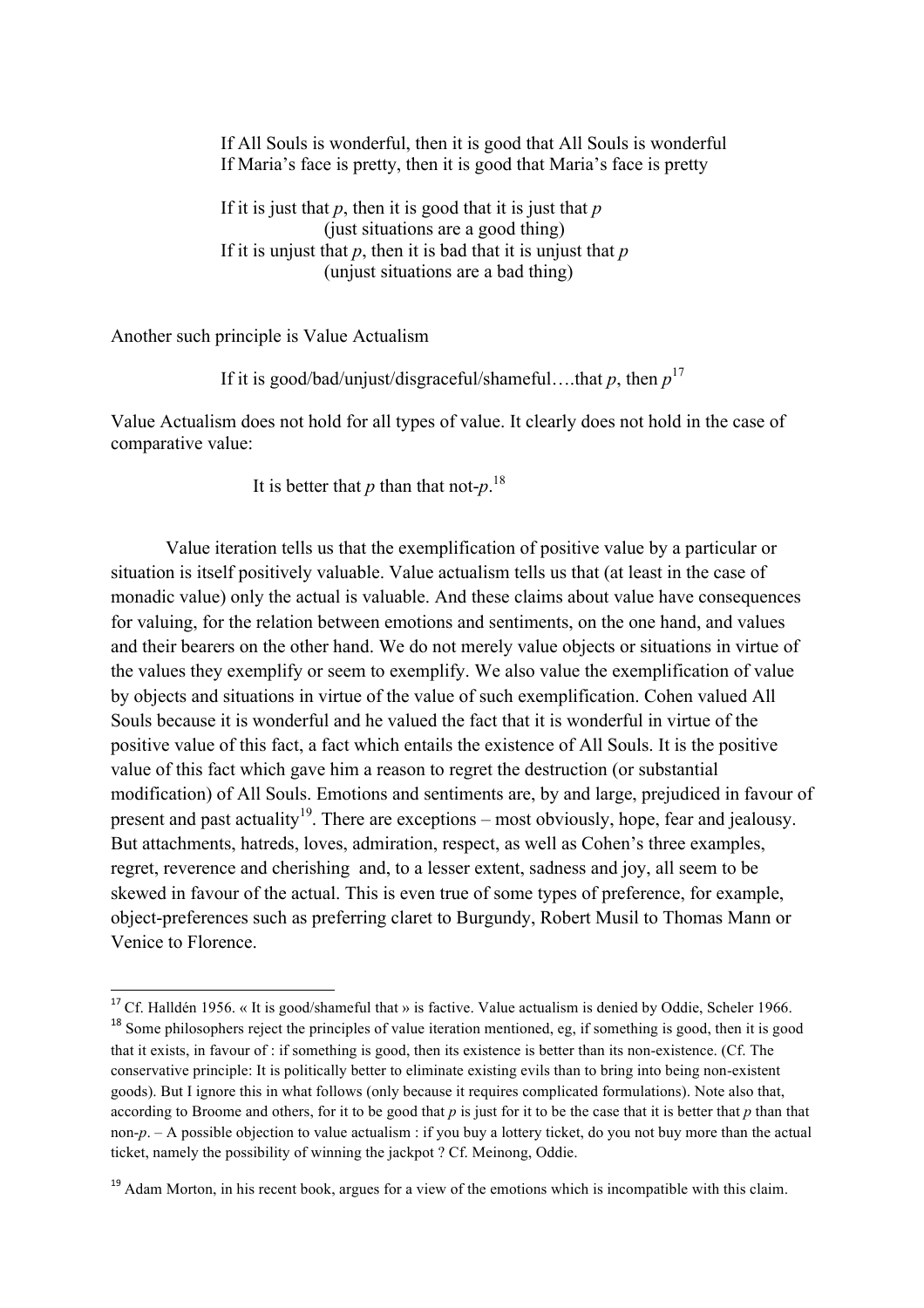Cohen's project, he says, is to defend *one* conservative principle, the bias in favour of existing embodiments of value. But one lesson that might be drawn from his paper or from what I have suggested here is that the conservative ethos and its political philosophy attach an importance to *value* (and thus, *in virtue of the nature of value*, to existing embodiments of value) as opposed to other fundamental categories such as *deontic norms*, *rights* and *goods* and *evils* which distinguishes it from other types of political philosophy. The intrinsic value to the conservative subject or citizen of her state (considered in §2) is, after all, as she sees things, an example of embodied value, not of any hypothetical value of some hypothetical future state of affairs or object. Conservative political philosophy is, as the cant of conservative politicians suggests, a *Wertphilosophie*.

Just as it may seem plausible to think that value is the central and distinctive category of conservatism, so too, one may think that sentiments and emotions, or at least certain emotions and sentiments, play a distinctive role in the ethos and philosophy of conservatism. After all, values are the formal objects of different emotions. Reverence and cherishing are two obvious candidates already mentioned, prominent chestnuts in the Conservative canon since Burke. The dispositions of Oakeshott's conservative also include "a propensity to use and to enjoy what is available rather than to wish for or to look for something else; to delight in what is present rather than what was or may be." (Oakeshott « On Being Conservative »)<sup>20</sup>.

#### **§4 Ethical Coffee & the Pharisaism of Radicalism**

<u> 1989 - Johann Stein, fransk politiker (d. 1989)</u>

The conservative of 1880 is not the conservative of 1980, the socialist remains the same (Franz-Josef Strauss, quoted by Dirsch 2012)

Some contemporary conservatives and liberals think that Franz Josef Strauss was right in 1980 but that since he wrote radicalism in general, and leftism in particular, have changed almost beyond recognition. Radicals and leftists are now, as they never cease telling us and themselves, « ethical ». They drink ethical coffee in ethical cafés, sport ethical fashions and preach ethical banking and very ethical *droit de l'hommisme*. Some conservatives and liberals would say : not « ethical » but moralistic or pharisaical. Perhaps the most forceful version of this view is that formulated by Kenneth Minogue in his recent book, *The Servile Mind* and elsewhere<sup>21</sup>. The radical scepticism of postmodernism and its assault on epistemic value, he argues, has given way to the new radical ideology of ethics. In his Preface to the new edition of *Alien Powers*, in which he had analysed earlier incarnations of radicalism, Minogue uses the term « ethics ». In *The Servile Mind* he uses the expression « the politico-moral". The

<sup>&</sup>lt;sup>20</sup> Cf. Arthur Schlesinger's account of what « the pursuit of happiness » in the preamble to the American Constitution originally meant. « Pursuit », he argues, had the meaning it still has in the expression « pursuit of the law ».

 $21$  But versions of the view are also to be found in de Benoist and much earlier in Polanyi and Arnold Gehlen's account of the « hyper-moralism » of contemporary intellectuals and its roots in the cosmopolitianism of the Stoics (« the pharisees of paganism », according to Bayle). More distant precursors are the antihumanitarianisms of Nietzsche, Scheler and Heidegger and the long tradition of suspicions about the progressive's love of humanity going back to the eightteenth century ("Even a bear....").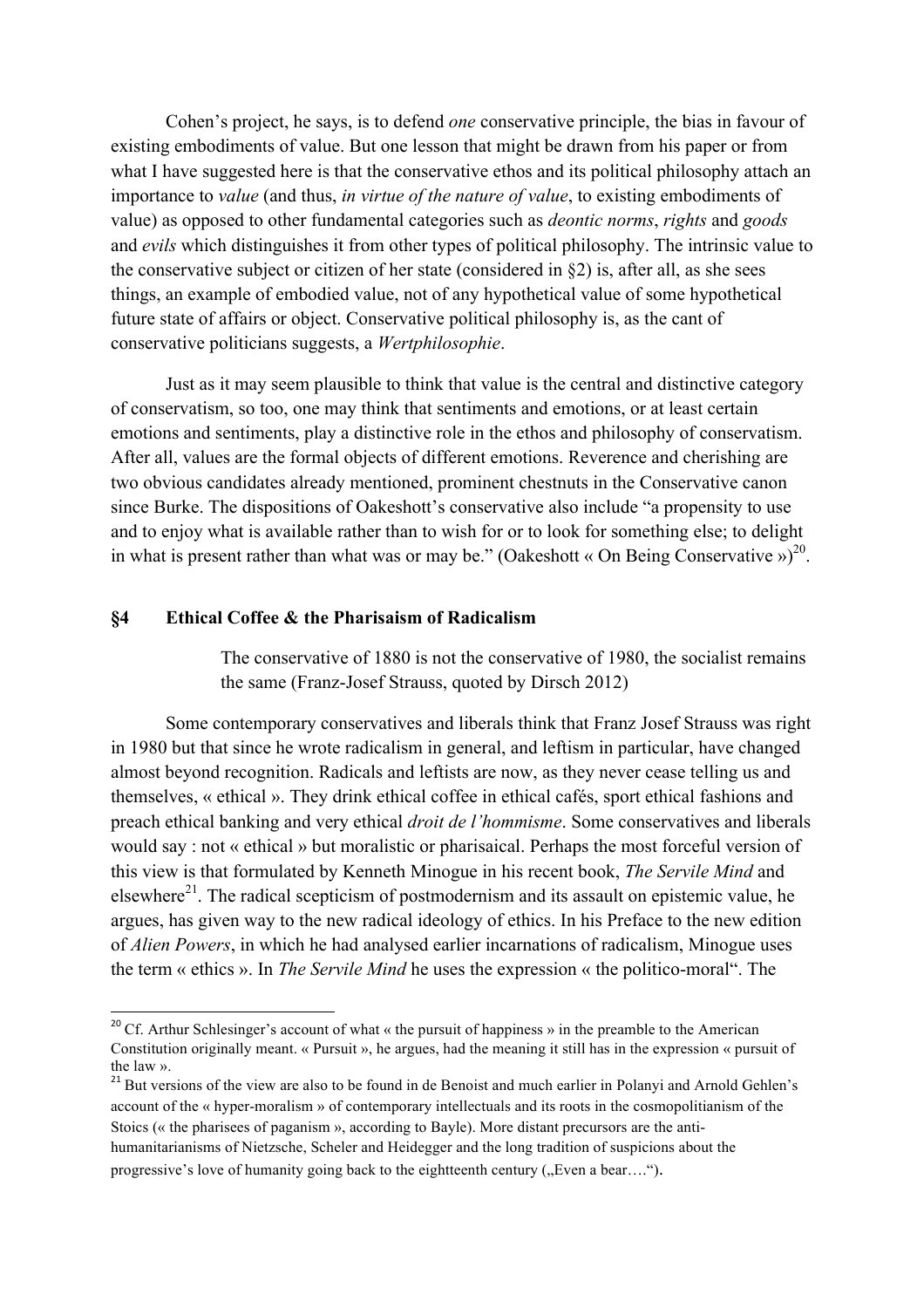expression "ethical" recommends itself because it is the term used in the cant language of Minogues' radicals. On the other hand, the neologism « the politico-moral » points to an important feature of radical ideology and allows Minogue to suggest that the politico-moral is anything but moral, indeed immoral<sup>22</sup> :

Our inherited moral idiom is…being challenged by another, in which individuals find their identifying essence in supporting public policies that are both morally obligatory and politically imperative. Such policies are, I suggest, politico-moral. Such an attitude dramatically moralizes politics, and politicizes the moral life. It feeds on our instinctive support for good causes. Yet it also suggests that the most important sign of moral integrity, of decency and goodness, is not found in facing up to one's responsibilities, but in holding the right opinions, generally about grand abstractions such as poverty and war. This illusion might well be fingered as the ultimate servility.<sup>23</sup>

In a review of Minogue's book, Anthony Daniels (Th. Dalyrimple) formulates the accusation even more sharply:

There is now almost an inverse law of moral motion: we feel responsible for things in inverse proportion to the square of their proximity to ourselves. This is simultaneously grandiose and belittling. It is grandiose because it suggests that we are responsible for everything, including what happened in the past; but it is belittling because we know in our hearts that we cannot make much difference. It also dissolves the true moral life because it allows us to behave badly while continuing to believe that we are 'ethical'. If I care so deeply about the fate of Darfur, or the Polar Ice cap, or the supposed genocide of the Tasmanians, does what I do in my little private sphere matter very much? Only dépassé Victorian moralists would even bother with such a trifle.<sup>24</sup>

What, if anything is wrong with the politico-moral consensus ? How on earth could it be ethically wrong to be or preach the ethical ? Pharisaism, it has been said, is ethics in the wrong place. But what is its right place ? Minogue and Daniels give part of the answer to this question. The consensus endorses the position mentioned in §2 according to which, in the politico-moral sphere, no personal values, particularisms or principles of proximity are acceptable. The politico-moral has no room for moral individualism. It

can be seen as a kind of religion, with affiliations to paganism and vegetarianism…The idea of a crusade is closer to the essence of the matter than its

<sup>&</sup>lt;sup>22</sup> In the canting use of « ethical » it is a term of approval which functions like the term « good » (« unethical banking » is a bad thing) but allows one to avoid both the couple evil-ethically/morally good and the couple « immoral-moral ». It is perhaps worth noting that in the contemporary usage under discussion there is no trace of the distinction between thick « ethical » terms and "thin" « moral » terms dear to philosophers from Nietzsche, Meinong and Scheler to Bernard Williams. Indeed in contemporary usage "ethical" is a thin rather than a thick term insofar as "ethical" relates above all to rights, a thin category.

 $^{23}$  Minogue 2010a. The servility in question is presented as the latest avatar of the « servitude, réglée, douce et paisible » foreseen by de Tocqueville (*De la Démocratie en Amérique*, II, 4, 6). Cf. Rahé on « soft despotism ».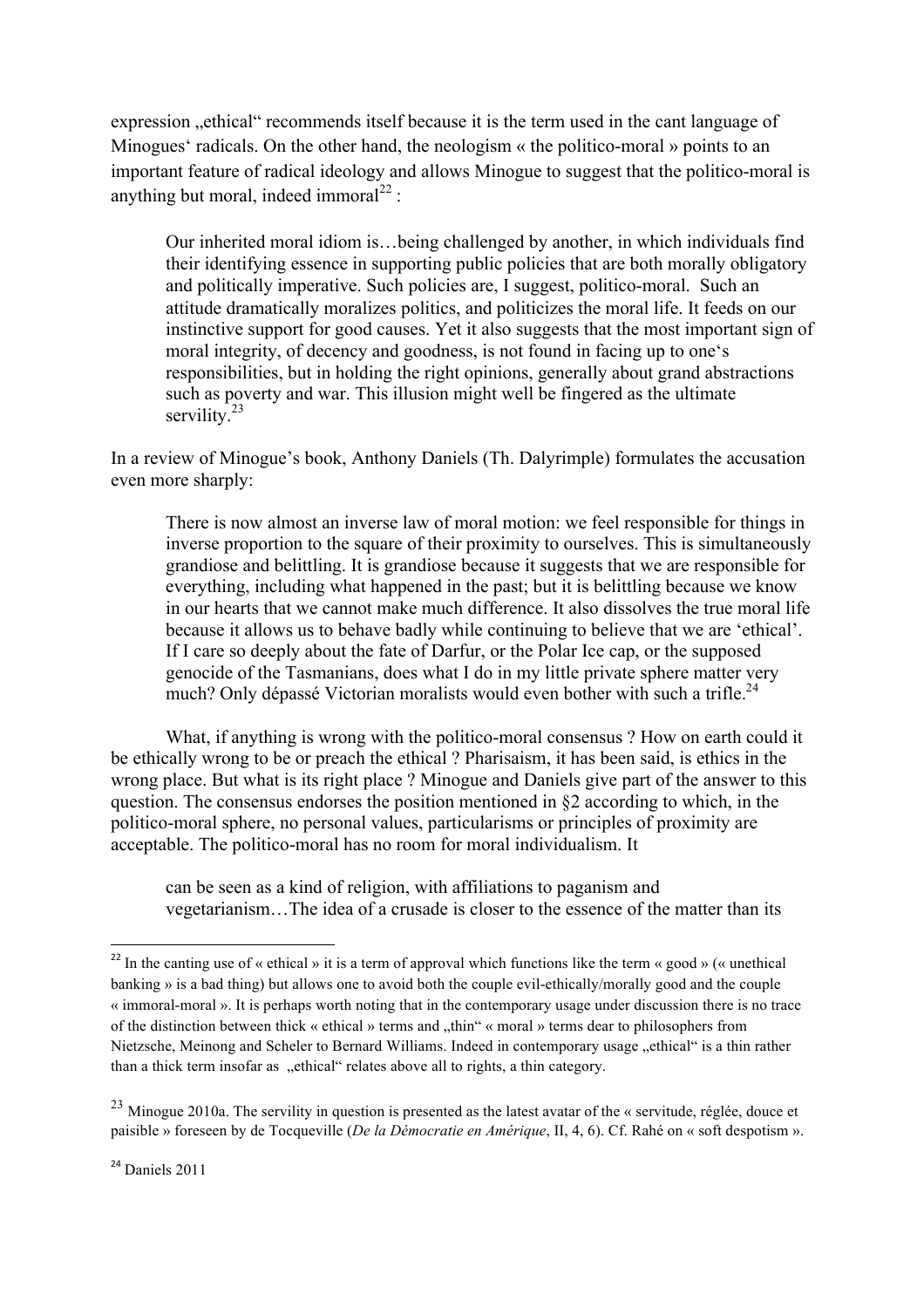generally secularist supporters would like. Its ramifications in extending ideas of justice into all corners of life have as yet hardly been fully explored: international and intergenerational justice is merely the beginning of it. It will espouse any conception of justice that might promise to save a divided mankind, riven by conflict and mutual hatred, by turning it into a single harmonious community. Most striking are its sympathies and antipathies: sympathy toward international organizations, and antipathy toward moral individualism, along with a suspicion that objectivity and rationality tend to serve the interests of the powerful.<sup>25</sup>

I wonder whether conservatives might not be well advised to go much further. Consider the following, little-known and far-reaching account of how to draw the dividing line between values (norms, rights and goods) which are ethical or moral and those which are neither ethical nor moral: There are many materially different types of non-ethical value – hedonic, vital, political, prudential, aesthetic, epistemic, legal and religious. There are personal and impersonal values. Values stand in relations of importance or height to one another. Objects and situations stand in contingent relations of betterness to one another which are determined by the degrees of value exemplified by their bearers. There are also two types of ethical value: evil or ethical badness and ethical or moral goodness. A person's ethical status is determined by (1) his preferences concerning all non-ethical values as to what is better than what and as to value-height, and (2) the extent to which his prefernces are correct, and (3) the extent to which his intellectual, affective, conative and practical life incorporates and builds on correct preferences. It is always a bad thing to attempt to be morally good, to make ethical judgements about others or oneself, a bad thing which contributes to making one ethically or morally bad. (Cf. It is a bad thing to aim to be happy because happiness is essentially a sideeffect which is not subject to the will).

This is a rough summary of Scheler's philosophy of pharisaism and ethics. It arguably entails that both Aristotelian and Kantian ethics are pharisaical and so immoral<sup>26</sup>. (It is worth noting that even consequentialists can go some of the way with Scheler. The ideal utilitarianism of Moore makes the key distinction between ethical value or rightness and nonethical value, for example, the value of pleasure, happiness or aesthetic enjoyment). It is not part of any conservative ethos or familiar political philosophy, as far as I can see. For conservatives, like their radical enemies and liberal allies, have often assumed that their political principles are also ethical or moral principles<sup>27</sup>. But now that they have seen where this easy assumption leads they might perhaps like to reconsider.

 

<sup>&</sup>lt;sup>25</sup> Minogue 2010 326

<sup>&</sup>lt;sup>26</sup> Cf. Scheler 1966. For considerably weakened versions of Scheler's view, see the writings of two philosophers he influenced strongly, Nicolai Hartmann 1926, Dietrich von Hildebrand XXXX. A third philosopher strongly influenced by Scheler, Aurel Kolnai, criticizes and rejects Scheler's view (Kolnai 1926).<br><sup>27</sup> Burke - "the principles of true politicks are those of morality enlarged,,; Fitzjames Stevens ; Oakeshott ? To

the extent that conservatives and liberals follow the natural law traditions they take principles of right (*Recht*) and wrong (*Unrecht*) to be *moral principles* and right*s*, such as the right to property, to be *moral rights* (cf. Rothbard, Nozick). The latter claim is loudly trumpeted by all members of the politico-moral consensus, as they impose successive « generations » (Bobbio) of new-fangled rights. But there is an alternative, which, like the Natural Law traditions, maintains that there are indeed rights and principles of right and wrong, which positive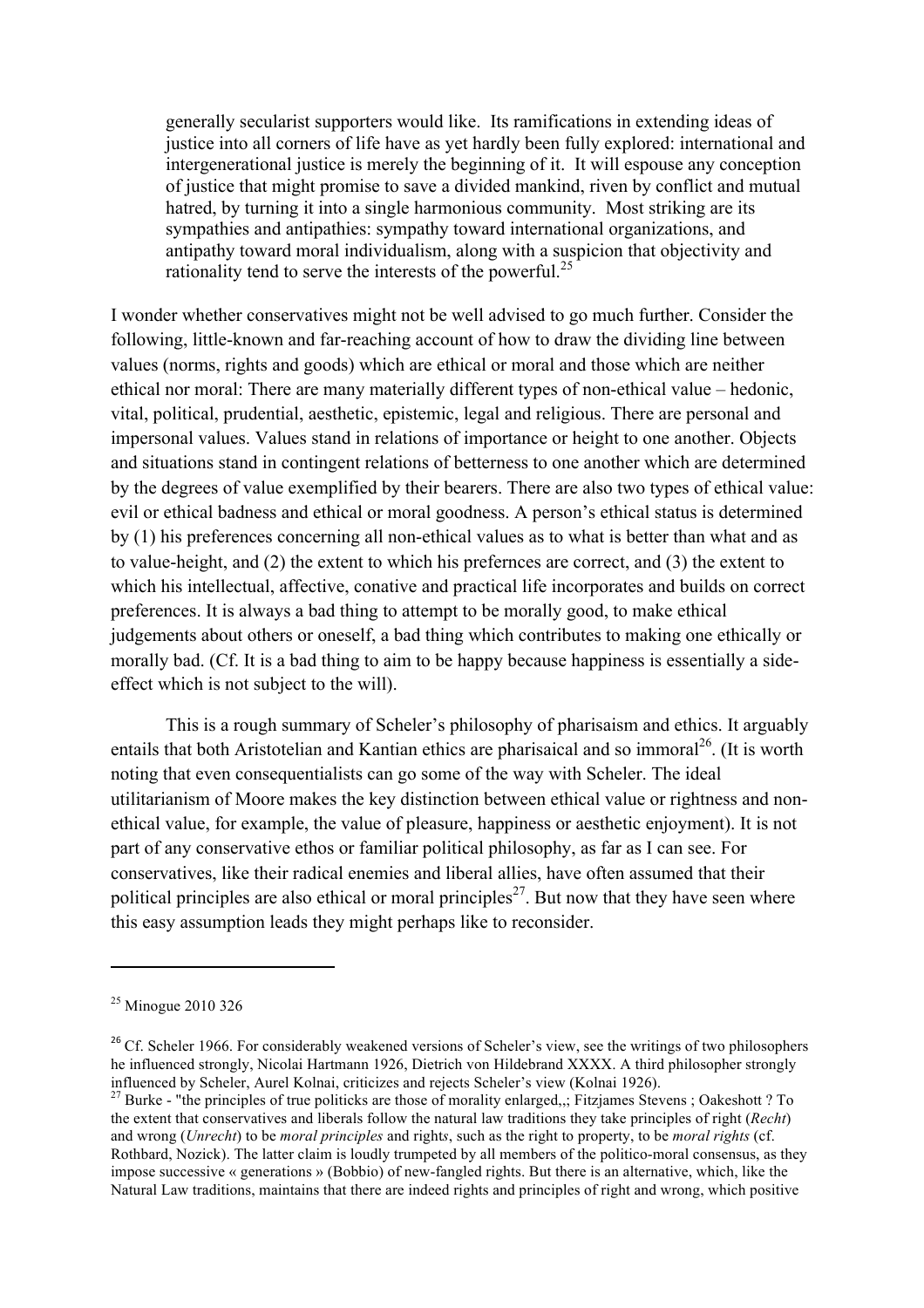Thanks to Graham Oddie for discussion about value actualism and to Toni Ronnow-Rasmussen for discussion of personal value.

### **References**

Cohen, G. c. 2007 « A Truth in Conservatism : Rescuing Conservatism from the Conservatives »

Cooper, R. 2000 *The Postmodern State and the World Order*, London: Demos.

Daniels, A. 2011 « Unintended Consequences », review of Minogue 2010, *Salisbury Review*

Dirsch, F. 2012 *Authentischer Konservatismus: Studien zu einer klassischen Strömung*

Fumaroli, M. 1991 *L'État culturel : une religion moderne*, Éditions de Fallois

Hayek, G. F. von

Kolnai, A. 1949 "Privilege and Liberty",

Massin, O. 2015 review of Rønnow-Rasmussen 2011, *Dialectica*, forthcoming.

Minogue, K. 2010 *The Servile Mind: How Democracy Erodes the Moral Life*, New York: Encounter Books

20XX "The New World of Ideology", introduction to the second ed of *Alien Powers* 

2010a « Morals and the Servile Mind », *The New Criterion*

Mises, L. von 1927 *Liberalismus*

Mulligan, K. 2013 "Czesław Miłosz, la liberté intérieure et la sottise", Littérature et connaissance, special number, *Philosophiques*, ed. P. Engel, 40/1, 107-20.

2014 review of Rønnow-Rasmussen 2011, *Utilitas*.

2014a "Social Persons", forthcoming

Oakeshott, M. "On Being Conservative"

Oddie, G. &

<u> 1989 - Andrea Santa Andrea Andrea Andrea Andrea Andrea Andrea Andrea Andrea Andrea Andrea Andrea Andrea Andr</u>

law may or may not track or incorporate, but which, contrary to the tradition, *are not themselves ethical or moral*. Versions of this alternative are defended by Reinach and other early phenomenologists and also by Hayek, drawing on (his) Hume. On this alternative, see Mulligan 2014a.